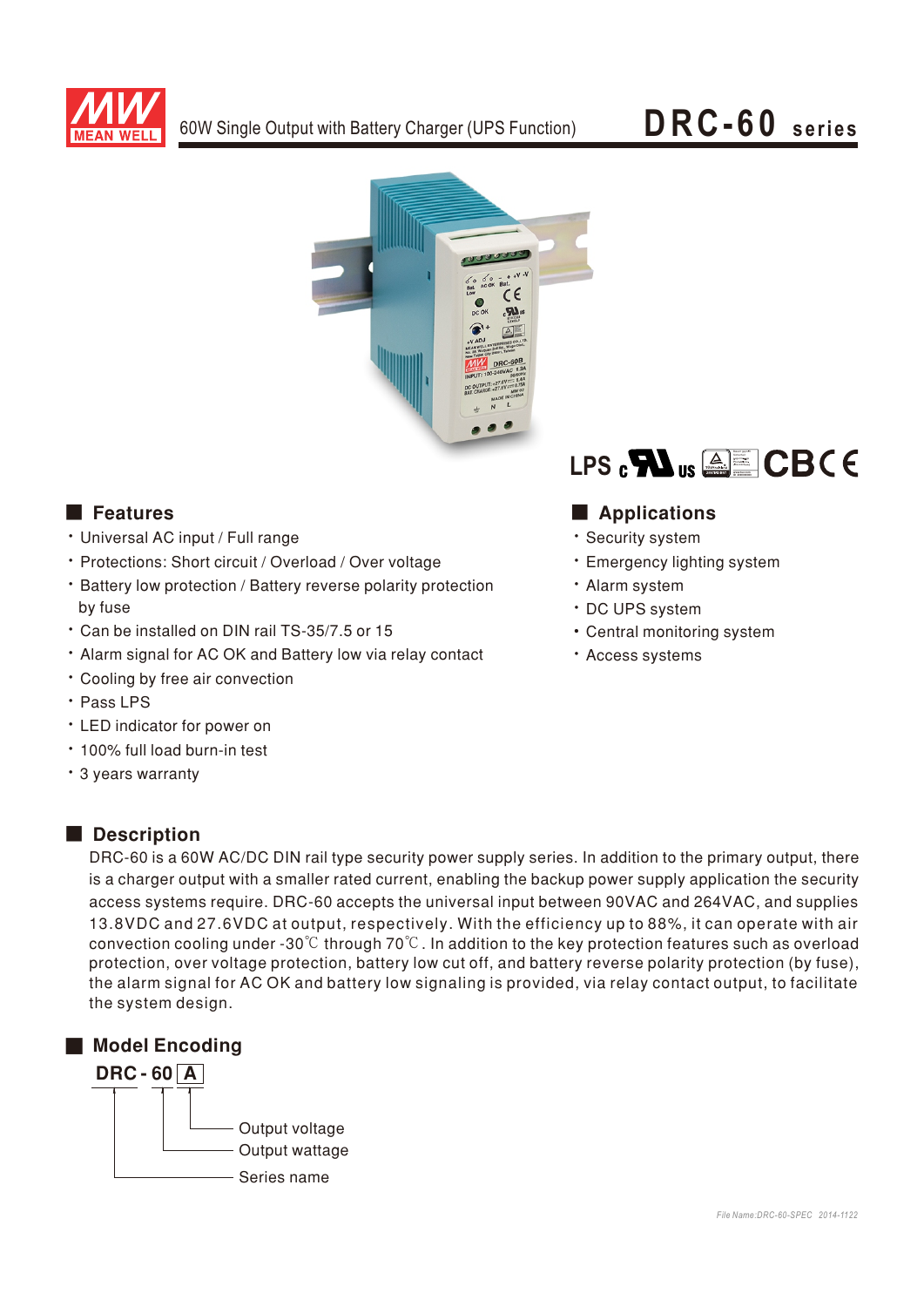

# **SPECIFICATION**

| <b>MODEL</b>                                  |                                                                                                                                                                                                                                                                                                                                                                                                                                                                                                                                                                                                                                                                                                                                                                                                                                                                                                                  | DRC-60A                                                                                            |                 | <b>DRC-60B</b>  |                 |
|-----------------------------------------------|------------------------------------------------------------------------------------------------------------------------------------------------------------------------------------------------------------------------------------------------------------------------------------------------------------------------------------------------------------------------------------------------------------------------------------------------------------------------------------------------------------------------------------------------------------------------------------------------------------------------------------------------------------------------------------------------------------------------------------------------------------------------------------------------------------------------------------------------------------------------------------------------------------------|----------------------------------------------------------------------------------------------------|-----------------|-----------------|-----------------|
|                                               | <b>OUTPUT NUMBER</b>                                                                                                                                                                                                                                                                                                                                                                                                                                                                                                                                                                                                                                                                                                                                                                                                                                                                                             | CH <sub>1</sub>                                                                                    | CH <sub>2</sub> | CH <sub>1</sub> | CH <sub>2</sub> |
| <b>OUTPUT</b>                                 | <b>DC VOLTAGE</b>                                                                                                                                                                                                                                                                                                                                                                                                                                                                                                                                                                                                                                                                                                                                                                                                                                                                                                | 13.8V                                                                                              | 13.8V           | 27.6V           | 27.6V           |
|                                               | <b>RATED CURRENT</b>                                                                                                                                                                                                                                                                                                                                                                                                                                                                                                                                                                                                                                                                                                                                                                                                                                                                                             | 2.8A                                                                                               | 1.5A            | 1.4A            | 0.75A           |
|                                               | <b>CURRENT RANGE</b>                                                                                                                                                                                                                                                                                                                                                                                                                                                                                                                                                                                                                                                                                                                                                                                                                                                                                             | $0 - 4.3A$                                                                                         |                 | $0 - 2.15A$     |                 |
|                                               | <b>RATED POWER</b>                                                                                                                                                                                                                                                                                                                                                                                                                                                                                                                                                                                                                                                                                                                                                                                                                                                                                               | 59.34W                                                                                             |                 | 59.34W          |                 |
|                                               | RIPPLE & NOISE (max.) Note.2   120mVp-p                                                                                                                                                                                                                                                                                                                                                                                                                                                                                                                                                                                                                                                                                                                                                                                                                                                                          |                                                                                                    |                 | 200mVp-p        |                 |
|                                               | <b>VOLTAGE ADJ. RANGE</b>                                                                                                                                                                                                                                                                                                                                                                                                                                                                                                                                                                                                                                                                                                                                                                                                                                                                                        | $CH1:12 - 15V$                                                                                     |                 | $CH1:24 - 30V$  |                 |
|                                               | <b>VOLTAGE TOLERANCE Note.3</b>                                                                                                                                                                                                                                                                                                                                                                                                                                                                                                                                                                                                                                                                                                                                                                                                                                                                                  | ±1.0%                                                                                              |                 | ±1.0%           | .               |
|                                               | <b>LINE REGULATION</b>                                                                                                                                                                                                                                                                                                                                                                                                                                                                                                                                                                                                                                                                                                                                                                                                                                                                                           | ±0.5%                                                                                              | --------        | ±0.5%           |                 |
|                                               | <b>LOAD REGULATION</b>                                                                                                                                                                                                                                                                                                                                                                                                                                                                                                                                                                                                                                                                                                                                                                                                                                                                                           | ±0.5%                                                                                              |                 | ±0.5%           |                 |
|                                               | SETUP, RISE TIME Note.4 400ms, 50ms/230VAC                                                                                                                                                                                                                                                                                                                                                                                                                                                                                                                                                                                                                                                                                                                                                                                                                                                                       | 800ms, 50ms/115VAC at full load                                                                    |                 |                 |                 |
|                                               | <b>HOLD UP TIME (Typ.)</b>                                                                                                                                                                                                                                                                                                                                                                                                                                                                                                                                                                                                                                                                                                                                                                                                                                                                                       | 50ms/230VAC<br>10ms/115VAC at full load                                                            |                 |                 |                 |
|                                               | <b>VOLTAGE RANGE</b>                                                                                                                                                                                                                                                                                                                                                                                                                                                                                                                                                                                                                                                                                                                                                                                                                                                                                             | 127 ~ 370VDC [DC input operation possible by connecting AC/L(+), AC/N(-)]<br>$90 - 264$ VAC        |                 |                 |                 |
| <b>INPUT</b>                                  | <b>FREQUENCY RANGE</b>                                                                                                                                                                                                                                                                                                                                                                                                                                                                                                                                                                                                                                                                                                                                                                                                                                                                                           | $47 - 63$ Hz                                                                                       |                 |                 |                 |
|                                               | <b>EFFICIENCY (Typ.)</b>                                                                                                                                                                                                                                                                                                                                                                                                                                                                                                                                                                                                                                                                                                                                                                                                                                                                                         | 88%<br>86%                                                                                         |                 |                 |                 |
|                                               | <b>AC CURRENT (Typ.)</b>                                                                                                                                                                                                                                                                                                                                                                                                                                                                                                                                                                                                                                                                                                                                                                                                                                                                                         | 1.3A/115VAC<br>0.8A/230VAC                                                                         |                 |                 |                 |
|                                               | <b>INRUSH CURRENT (Typ.)</b>                                                                                                                                                                                                                                                                                                                                                                                                                                                                                                                                                                                                                                                                                                                                                                                                                                                                                     | COLD START 30A/115VAC<br>60A/230VAC                                                                |                 |                 |                 |
| <b>PROTECTION</b>                             | <b>OVERLOAD</b>                                                                                                                                                                                                                                                                                                                                                                                                                                                                                                                                                                                                                                                                                                                                                                                                                                                                                                  | 105 ~ 150% rated output power                                                                      |                 |                 |                 |
|                                               |                                                                                                                                                                                                                                                                                                                                                                                                                                                                                                                                                                                                                                                                                                                                                                                                                                                                                                                  | Protection type : Hiccup mode, recovers automatically after fault condition is removed             |                 |                 |                 |
|                                               | <b>OVER VOLTAGE</b>                                                                                                                                                                                                                                                                                                                                                                                                                                                                                                                                                                                                                                                                                                                                                                                                                                                                                              | CH1:14.49~18.63V<br>CH1:28.98~37.26V                                                               |                 |                 |                 |
|                                               |                                                                                                                                                                                                                                                                                                                                                                                                                                                                                                                                                                                                                                                                                                                                                                                                                                                                                                                  | Protection type : Shut down o/p voltage, re-power on to recover                                    |                 |                 |                 |
|                                               | <b>BATTERY CUT OFF</b>                                                                                                                                                                                                                                                                                                                                                                                                                                                                                                                                                                                                                                                                                                                                                                                                                                                                                           | $10\pm0.5V$<br>$20 \pm 1V$                                                                         |                 |                 |                 |
| <b>FUNCTION</b>                               | AC OK                                                                                                                                                                                                                                                                                                                                                                                                                                                                                                                                                                                                                                                                                                                                                                                                                                                                                                            | Relay contact output, ON : AC OK; OFF : AC Fail; max. rating : 30V/1A                              |                 |                 |                 |
|                                               | <b>BATTERY LOW</b>                                                                                                                                                                                                                                                                                                                                                                                                                                                                                                                                                                                                                                                                                                                                                                                                                                                                                               | Relay contact output, OFF: Battery OK; ON: Battery Low; max. rating: 30V/1A                        |                 |                 |                 |
|                                               |                                                                                                                                                                                                                                                                                                                                                                                                                                                                                                                                                                                                                                                                                                                                                                                                                                                                                                                  | Battery low voltage : < 11V<br>Battery low voltage : < 22V                                         |                 |                 |                 |
|                                               | WORKING TEMP.                                                                                                                                                                                                                                                                                                                                                                                                                                                                                                                                                                                                                                                                                                                                                                                                                                                                                                    | -30 ~ +70 $^{\circ}$ C (Refer to "Derating Curve")                                                 |                 |                 |                 |
|                                               | <b>WORKING HUMIDITY</b>                                                                                                                                                                                                                                                                                                                                                                                                                                                                                                                                                                                                                                                                                                                                                                                                                                                                                          | 20~90% RH non-condensing                                                                           |                 |                 |                 |
|                                               | ENVIRONMENT STORAGE TEMP., HUMIDITY                                                                                                                                                                                                                                                                                                                                                                                                                                                                                                                                                                                                                                                                                                                                                                                                                                                                              | $-40 \sim +85^{\circ}$ C, 10 ~ 95% RH                                                              |                 |                 |                 |
|                                               | <b>TEMP. COEFFICIENT</b>                                                                                                                                                                                                                                                                                                                                                                                                                                                                                                                                                                                                                                                                                                                                                                                                                                                                                         | $\pm$ 0.03%/°C (0 ~ 50°C) on CH1 output                                                            |                 |                 |                 |
|                                               | <b>VIBRATION</b>                                                                                                                                                                                                                                                                                                                                                                                                                                                                                                                                                                                                                                                                                                                                                                                                                                                                                                 | 10 ~ 500Hz, 2G 10min./1cycle, 60min. each along X, Y, Z axes                                       |                 |                 |                 |
|                                               | <b>SAFETY STANDARDS</b>                                                                                                                                                                                                                                                                                                                                                                                                                                                                                                                                                                                                                                                                                                                                                                                                                                                                                          | UL60950-1, TUV EN60950-1 approved                                                                  |                 |                 |                 |
| <b>SAFETY &amp;</b><br><b>EMC</b><br>(Note 5) | <b>WITHSTAND VOLTAGE</b>                                                                                                                                                                                                                                                                                                                                                                                                                                                                                                                                                                                                                                                                                                                                                                                                                                                                                         | I/P-O/P:3KVAC<br>I/P-FG:2KVAC<br>O/P-FG:0.5KVAC                                                    |                 |                 |                 |
|                                               | <b>ISOLATION RESISTANCE</b>                                                                                                                                                                                                                                                                                                                                                                                                                                                                                                                                                                                                                                                                                                                                                                                                                                                                                      | I/P-O/P, I/P-FG, O/P-FG:100M Ohms / 500VDC / 25°C/70% RH                                           |                 |                 |                 |
|                                               | <b>EMC EMISSION</b>                                                                                                                                                                                                                                                                                                                                                                                                                                                                                                                                                                                                                                                                                                                                                                                                                                                                                              | Compliance to EN55022 (CISPR22) Class B, EN61000-3-2,-3                                            |                 |                 |                 |
|                                               | <b>EMC IMMUNITY</b>                                                                                                                                                                                                                                                                                                                                                                                                                                                                                                                                                                                                                                                                                                                                                                                                                                                                                              | Compliance to EN61000-4-2, 3, 4, 5, 6, 8, 11, EN55024, EN61204-3, light industry level, criteria A |                 |                 |                 |
| <b>OTHERS</b>                                 | MTBF                                                                                                                                                                                                                                                                                                                                                                                                                                                                                                                                                                                                                                                                                                                                                                                                                                                                                                             | MIL-HDBK-217F $(25^{\circ}C)$<br>504.1K hrs min.                                                   |                 |                 |                 |
|                                               | <b>DIMENSION</b>                                                                                                                                                                                                                                                                                                                                                                                                                                                                                                                                                                                                                                                                                                                                                                                                                                                                                                 | 40*90*100mm (W*H*D)                                                                                |                 |                 |                 |
|                                               | <b>PACKING</b>                                                                                                                                                                                                                                                                                                                                                                                                                                                                                                                                                                                                                                                                                                                                                                                                                                                                                                   | 0.3Kg; 42pcs/13.6Kg/0.82CUFT                                                                       |                 |                 |                 |
| <b>NOTE</b>                                   | 1. All parameters NOT specially mentioned are measured at 230VAC input, rated load and 25°C of ambient temperature.<br>2. Ripple & noise are measured at 20MHz of bandwidth by using a 12" twisted pair-wire terminated with a 0.1uf & 47uf parallel capacitor.<br>3. Tolerance : includes set up tolerance, line regulation and load regulation.<br>4. Length of set up time is measured at cold first start. Turning ON/OFF the power supply may lead to increase of the set up time.<br>5. The power supply is considered a component which will be installed into a final equipment. The final equipment must be re-confirmed<br>that it still meets EMC directives.<br>6. Installation clearances: 40mm on top, 20mm on the bottom, 5mm on the left and right side are recommended when loaded<br>permanently with full power. In case the adjacent device is a heat source, 15mm clearance is recommended. |                                                                                                    |                 |                 |                 |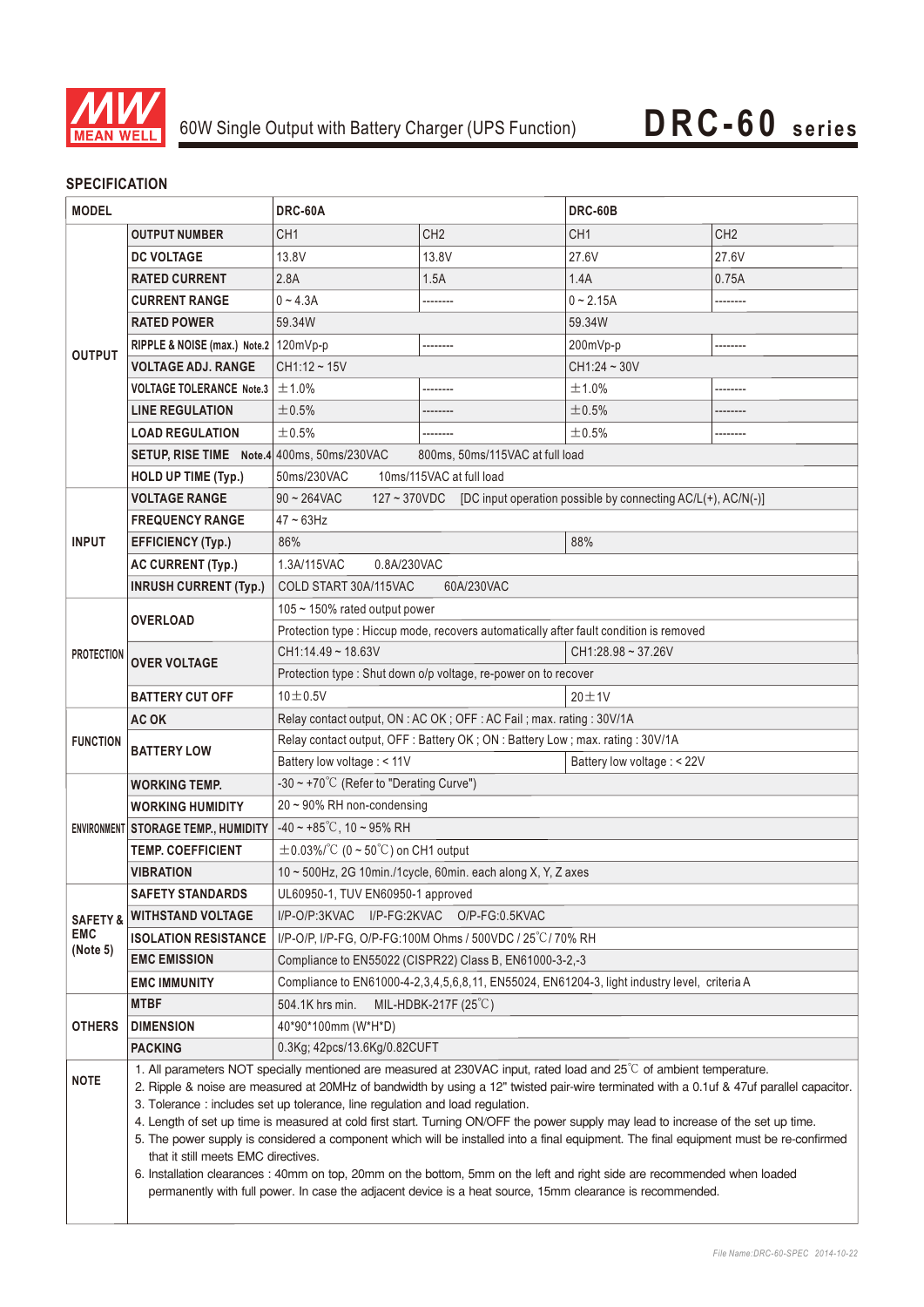

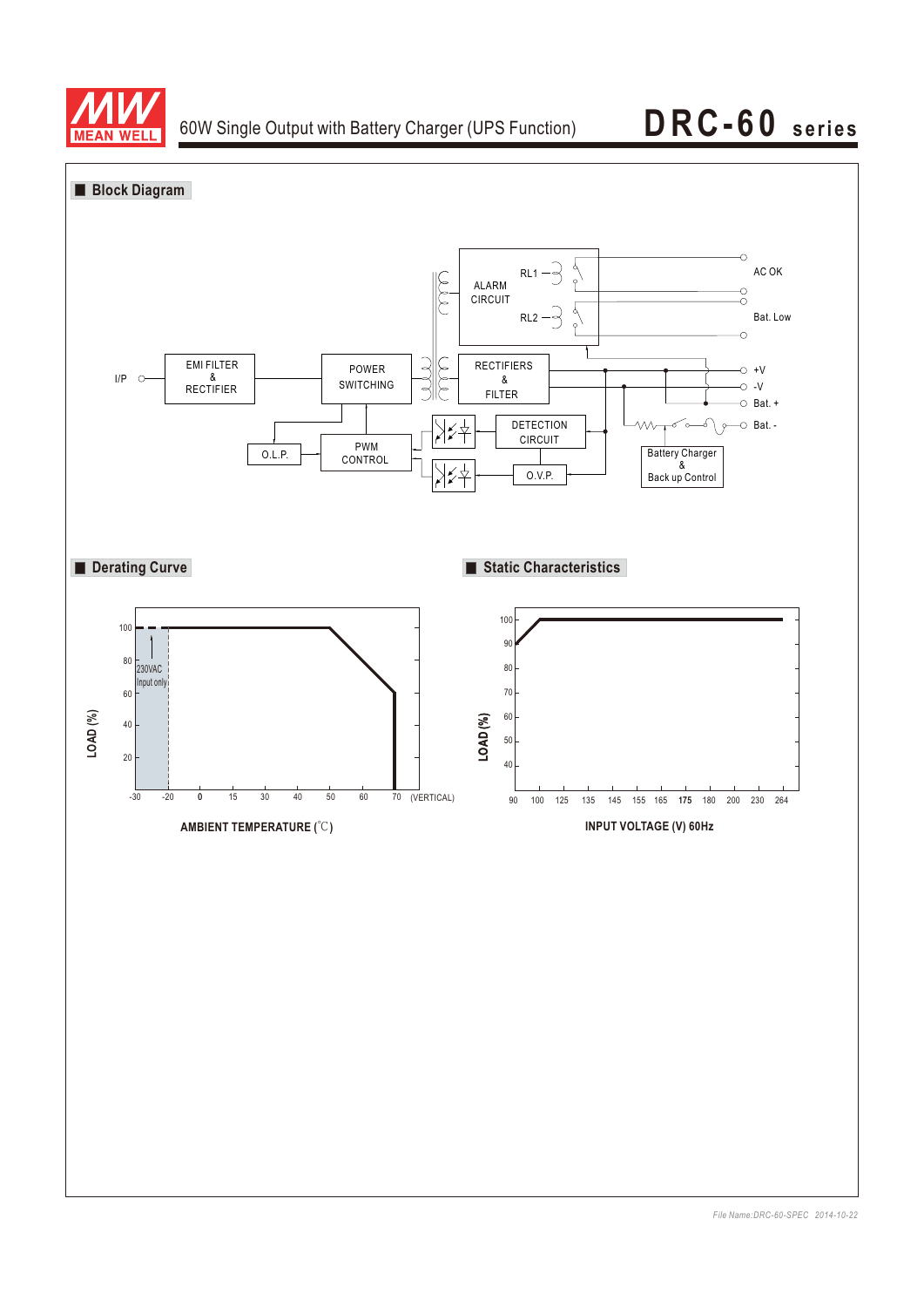

## **Suggested Application**

### **1.Backup connection for AC interruption**

(1) Please refer to Fig1.1 for suggested connection.

The power supply charges the battery and provides energy to the load at the same time when AC mains is OK.

The battery starts to supply power to the load when AC mains fails.



Fig 1.1 Suggested system connection

## **2.Alarm signal for AC OK and battery low**

(1) Alarm Signal is sent out through " AC OK " & " Battery Low " pins via relay contact.

(2) An external voltage source is required for this function. The maximum applied voltage is 30V and the maximum sink current is 1A. Please refer to Fig 2.2.

(3) Table2.1 explains the alarm function built in the power supply

(4) AC OK signal (RL1,referring to Block Diagram) will go into hiccup mode when the overload protecton is activated.

| Function           | <b>Description</b>                                                      | Output of alarm                                  |  |
|--------------------|-------------------------------------------------------------------------|--------------------------------------------------|--|
| AC OK              | The signal is "Low" when the power supply turns ON.                     | Low or short                                     |  |
|                    | The signal turns to be "High" when the power supply turns OFF.          | High or open (External applied voltage 30V max.) |  |
| <b>Battery Low</b> | The signal is "Low" when the voltage of battery is under A:11V, B:22V.  | Low or short                                     |  |
|                    | The signal is "High" when the voltage of battery is above A:11V, B:22V. | High or open (External applied voltage 30V max.) |  |

Table 2.1 Explanation of alarm signal



External voltage sorece (V) and resistor (R) (The max. Sink is 1A and 30V)